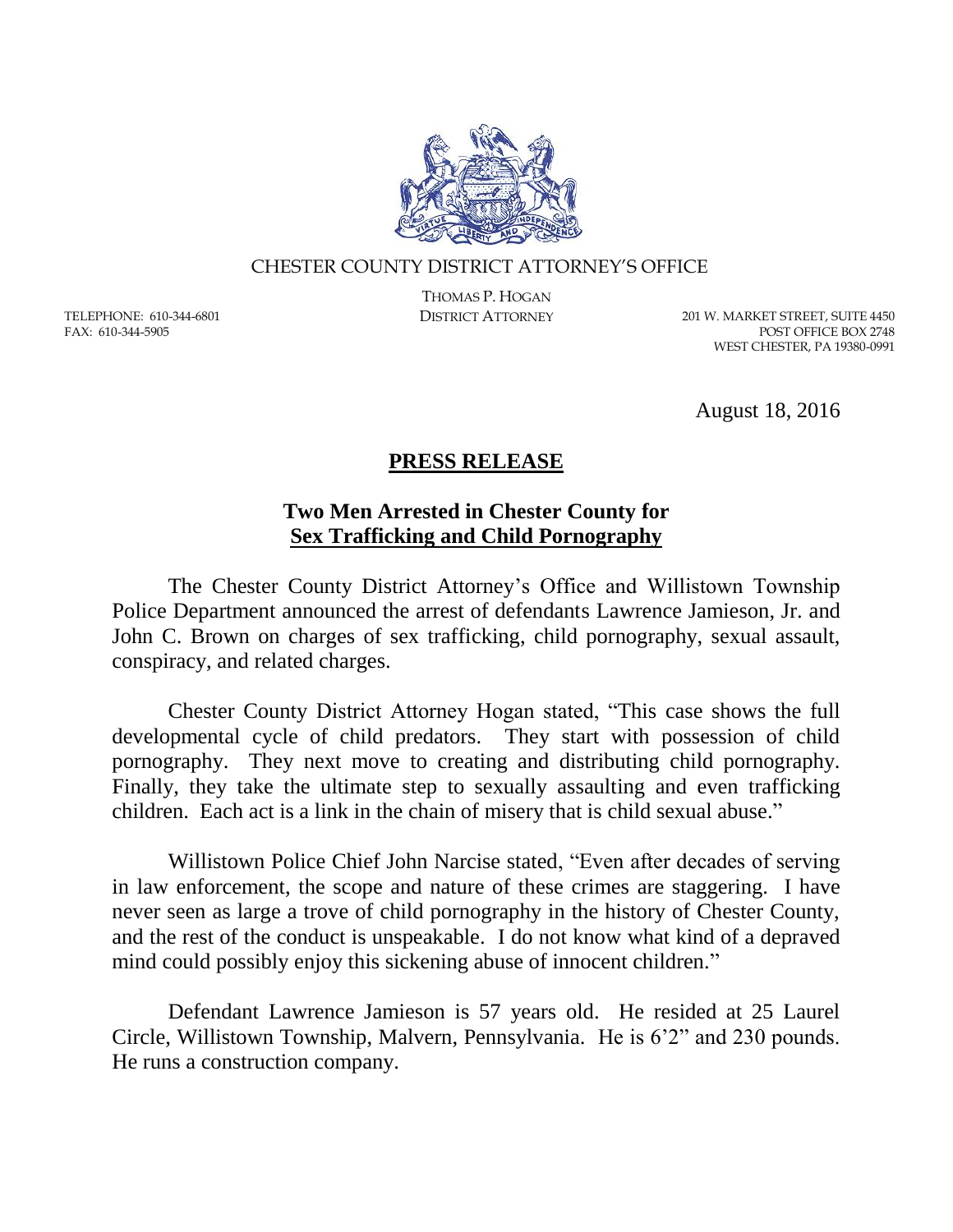Defendant John Brown is 25 years old. He resided at 1521 West Main Street, Norristown, Montgomery County, Pennsylvania. He is 5'10" and 220 pounds. He works for a tire company.

The facts alleged in the criminal complaints are as follows:<sup>1</sup>

On August 1, 2016, the Willistown Police Department received a report about child sexual abuse. The police initiated an investigation of defendants Jamieson and Brown.

Based on information received in the investigation, the police obtained a search warrant for Jamieson's residence. During that search, police recovered approximately 1,000 DVDs, thumb drives, and other electronic storage devices. The storage devices had titles such as: "Asian 4 yo"; "ymmiss  $-7$  yo"; and "Roxanne 13 yo". Such titles are normally associated with child pornography.

The police conducted an initial review of Jamieson's storage devices. They discovered that the devices contained over 50,000 images and videos. At least 5,000 of the images and videos depict naked children, sexually explicit images of children, and adults sexually assaulting children. One of the recovered images lists the name of a girl and a local high school.

The police also conducted a forensic interview of the juvenile female victim, others interviews, and a review of electronic devices. As a result, they discovered the full scope of the operations of the defendants.

Jamieson introduced the victim to Brown in 2015. The victim was 15 years old. Jamieson and Brown told the victim that Brown was a 17 year old cyber school student. Brown actually was 23 years old at the time. Brown changed his appearance to look younger. Jamieson and Brown had agreed on this cover story in order to lure the victim into a relationship.

Brown entered into a sexual relationship with the victim. Jamieson and Brown then both began engaging in sexual activity with the victim. They took pictures and videos of this sexual activity, stored these electronic records, and exchanged them via text messages and email. This conduct took place at multiple locations in Willistown Township, Chester County, and Conshohocken,

 $\overline{a}$ 

<sup>&</sup>lt;sup>1</sup> A criminal defendant is presumed innocent until proven guilty in court.